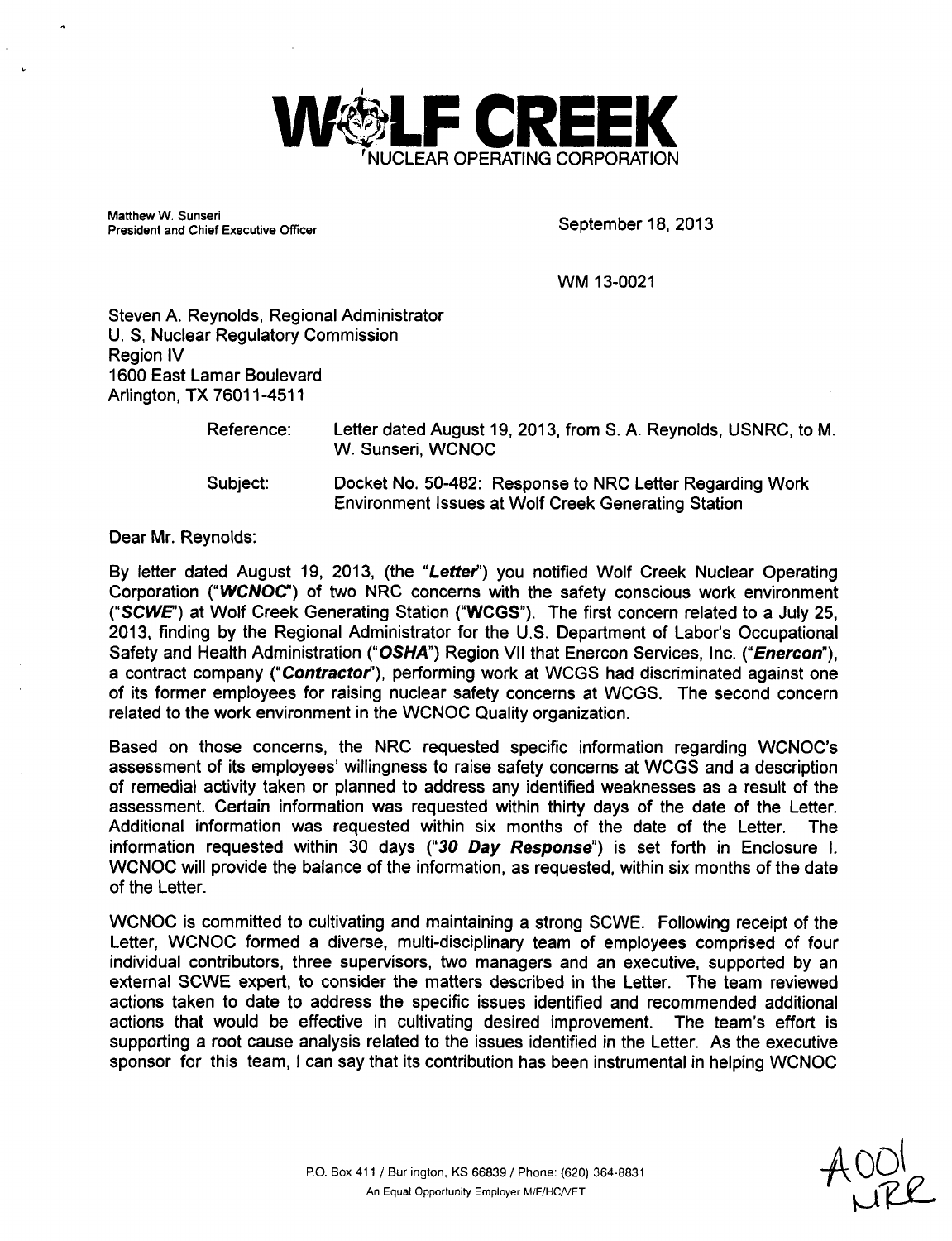Page 2 WM 13-0021 September 18, 2013

consider the specific concerns identified in the August 19, 2013, letter from different perspectives, thereby imparting a more complete awareness of the nature of the contributing factors and innovative solutions that can assist us in effectively addressing these specific NRC concerns.

More broadly, this team's work, in combination with input from employees within the Quality organization and supplemental workers, has helped WCNOC leadership gain insight regarding the strengths and weaknesses of the WCGS work environment generally. Based on these insights, site leadership recognizes the need to gain a better understanding of emerging issues in all segments of the WCNOC organization to prevent any erosion of the SCWE in those areas.

The team identified common themes between the two NRC concerns identified in the Letter and other WCNOC issues. These common themes include:

- a) Weaknesses in SCWE policy, oversight and monitoring;
- b) Employee Concerns Program programmatic weaknesses; and
- c) Lack of leadership skills to recognize and address challenges to SCWE and its various attributes

The team also performed benchmarking to identify industry standards and best practices in a variety of areas, including actions other NRC licensees have found effective in supporting a strong SCWE. The team considered the common themes in the context of the information gathered and its knowledge of the WCNOC history and culture to identify potential corrective actions that transcend the two specific NRC concerns.

These corrective actions, including WCNOC's plans for its leadership's dialogue with its workforce to support and sustain a SCWE, are outlined in Enclosure I. WCNOC's formal plan to communicate these corrective actions and other key messages to reinforce its commitment to a healthy SCWE is outlined in Enclosure **I1.** Properly implemented, these actions will lay the foundation for sustained improvement in the work environment at WCGS generally, not just within the specific areas identified in the Letter.

This letter contains no regulatory commitments.

Please do not hesitate to contact me at (620) 364-4008 or Debbie Hendell at (620) 364-4065 if you have any questions or require further information.

Sincerely,

M W Sunsur

Matthew W. Sunseri

MWS/rlt

**Enclosures** 

cc: C. F. Lyon (NRC), w/e N. F. O'Keefe (NRC), w/e Document Control Desk (NRC), w/e Senior Resident Inspector (NRC), w/e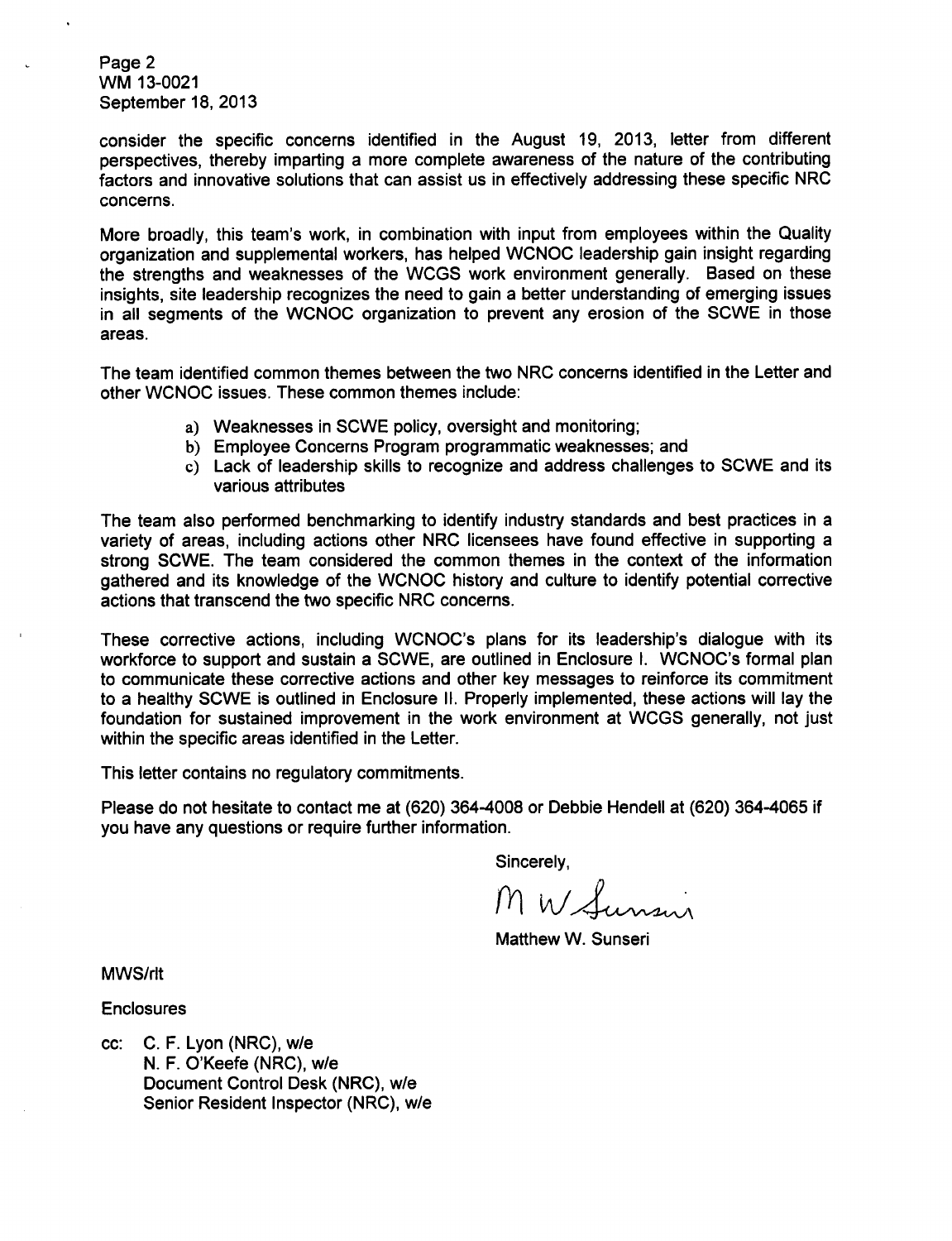# Information Requested Within **30** Days

# **Introduction**

In its letter dated August 19, 2013 (the "Letter"), the NRC requested a response from WCNOC on seven specific items. Each of those requests, along with WCNOC's response, is set forth below.

#### Item 1

WCNOC's position regarding whether the actions of Enercon Services, Inc., ("Enercon") as described in the August **19, 2013,** letter, violated **10** CFR **50.7** and the basis for that position, including the results of any investigations **WCNOC** may have conducted to determine whether a violation occurred.

#### Response to Item **1**

Enercon terminated the employment of an individual performing fence erection around the essential service water ("ESW') screen house at WCGS on January 30, 2012. A Wolf Creek employee concerns program **("ECP')** representative investigated the termination. The ECP representative concluded that the termination was based on the individual's performance. WCNOC does recognize, however, that the Acting Regional Administrator for the Occupational Safety and Health Administration ("OSHA"), Region VII, issued a decision on May 15, 2013, finding that there is reasonable cause to believe that Enercon's actions in terminating the individual's employment violated Section 211 of the Energy Reorganization Act *("ERA").* Enercon's appeal of that decision is pending.

Because of the similarity of the standards of 10 CFR 50.7 and those of Section 211 of the ERA, information related to whether the actions of Enercon might constitute a violation of 10 CFR 50.7 remains under development in the OSHA proceeding. WCNOC does not have access to all of this information and is not in a position to draw a legal conclusion regarding whether the actions of Enercon violated 10 CFR 50.7. WCNOC will continue to monitor the proceeding to determine whether additional actions are necessary to address potential effects on the work environment.

# Item 2

Action **WCNOC** has already taken or plans to take to assure that the **OSHA** finding of discrimination **by** Enercon is not having a chilling effect on the willingness of other employees to raise safety and compliance concerns within the **WCGS** organization and, as discussed in NRC Form **3,** to the NRC.

# Response to Item 2

# *Actions Taken To Reinforce a SCWE Following Issuance of OSHA Decision*

As indicated in the Response to Item 1, on May 15, 2013, the Acting Regional Administrator for OSHA Region VII issued a decision finding that there is reasonable cause to believe that Enercon's actions in terminating an individual's employment violated Section 211 of the ERA. On May 20, 2013, a WCNOC executive contacted an Enercon executive to request information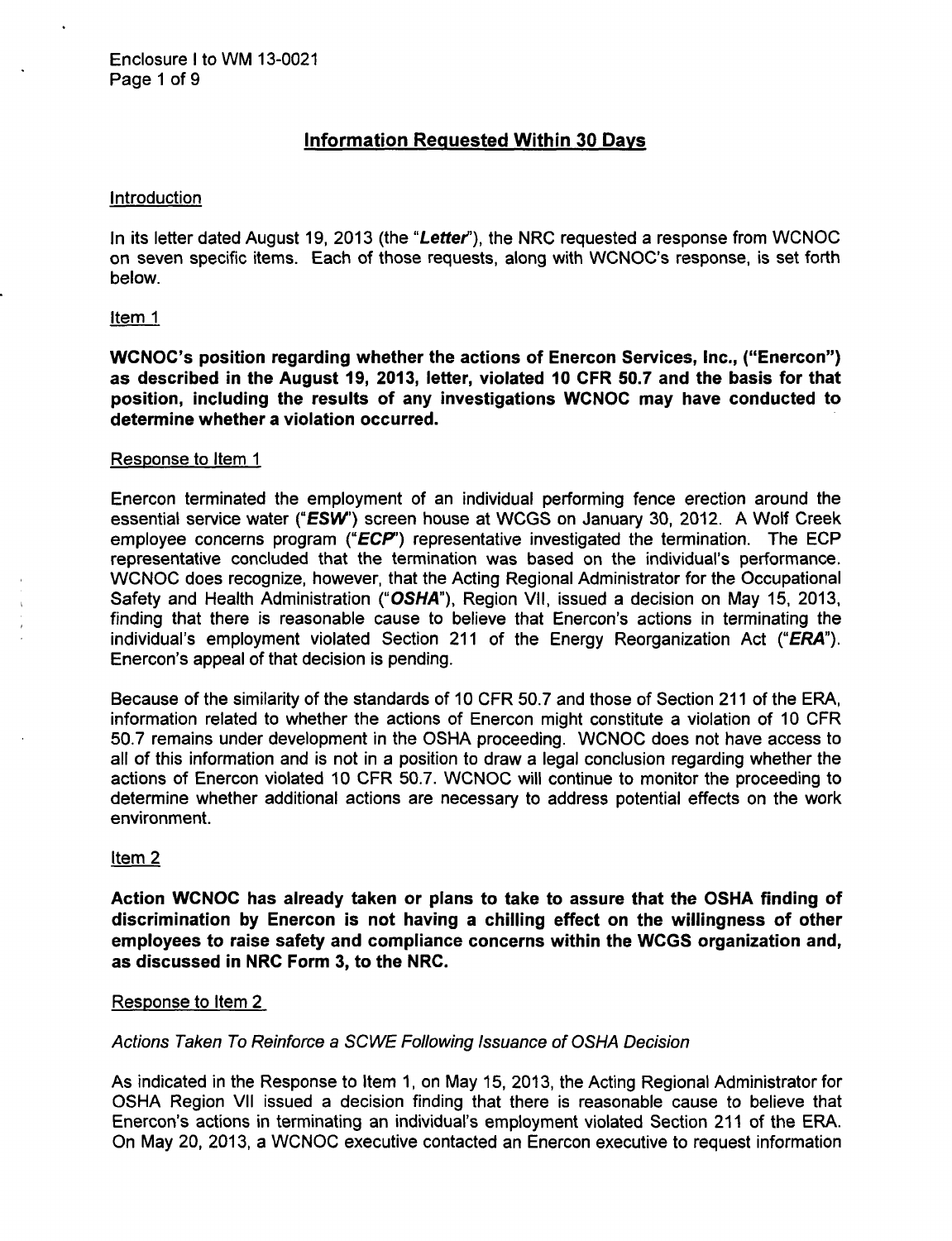regarding actions Enercon was taking to reinforce its SCWE. Enercon shared with WCNOC its message, sent via e-mail on May 22, 2013, to all of its employees, to emphasize the need to raise concerns and the alternative pathways available through which to do so. The WCNOC executive reinforced WCNOC's expectations that Enercon cultivate a SCWE in performing its work at the WCGS site with the Enercon's executive.

Also on May 20, 2013, WCNOC published an article in *The Crucial Times,* its daily on-site news publication, making site personnel aware of the OSHA decision and reinforcing its commitment to create a safe work environment where anyone can raise concerns without fear of harassment, intimidation, retaliation or discrimination ("HIRD") and thanking individuals for raising concerns. The following month, WCNOC launched a video series discussing the nuclear industry's adoption of the new Traits of a Healthy Nuclear Safety Culture. This series will feature video messages explaining each trait.

More recently, WCNOC has taken actions to reinforce a SCWE with its supplemental work force. For example, the largest concentration of Contractors currently on site are working on the ESW pipe replacement project. WCNOC's Project Director for the ESW pipe replacement project has provided copies of the WCNOC trifold entitled *Our Commitment to a Safety Conscious Work Environment* to contractor managers for distribution to craft workers. Similar distribution of INPO 12-012: *Traits of a Healthy Nuclear Safety Culture* is planned. He has worked with Contractor leadership to increase discussions of SCWE at pre-job briefs, kick-off meetings and Plan of the Day Meetings, not only to educate managers and supervisors, but also to encourage them to share the information with craft workers. Cards for raising condition reports and drop boxes have been made more widely available to supplemental workers. Finally, together with the WCNOC Ombudsman, WCNOC's Project Director has taken a variety of measures to heighten the awareness of the availability of WCNOC's Employee Concerns Program ECP **("ECP")** and Corrective Action Program **("CAP')** to supplemental workers. As discussed in the Response to Item 4, these actions of the Project Director for the ESW Project will serve as a model that can be adapted for future SCWE engagement efforts with supplemental workers and employees across the WCGS site.

# *Actions Taken or Planned To Evaluate SCWE Following Issuance of OSHA Decision*

On June 7, 2013, the NRC completed a supplemental inspection pursuant to Procedure 95002. This inspection included a limited scope safety culture assessment follow-up in accordance with Inspection Procedure 4100, "Independent Safety Culture Assessment Follow-up." Based on this assessment, the NRC concluded WCNOC's nuclear safety culture was adequate to support nuclear safety and was improving. The inspection team did, however, note a number of safety culture challenges within a few work groups. These challenges have been entered into the WCNOC CAP.

WCNOC has also initiated its own efforts to evaluate the strength of its SCWE following the issuance of the OSHA decision. First, WCNOC is providing supplemental resources to its ECP function to permit broader scope follow-up on concerns raised among the supplemental workforce regarding HIRD and to strengthen the ability to conduct investigations that not only are independent, but are also perceived by the workforce to be independent. WCNOC expects this approach will yield a more complete picture of the status of the work environment within the relevant work groups following issuance of the OSHA decision. Inputs relevant to SCWE identified from such investigations shall be considered in connection with WCNOC's response sixth months following the date of the Letter (the *"Six Month Response").*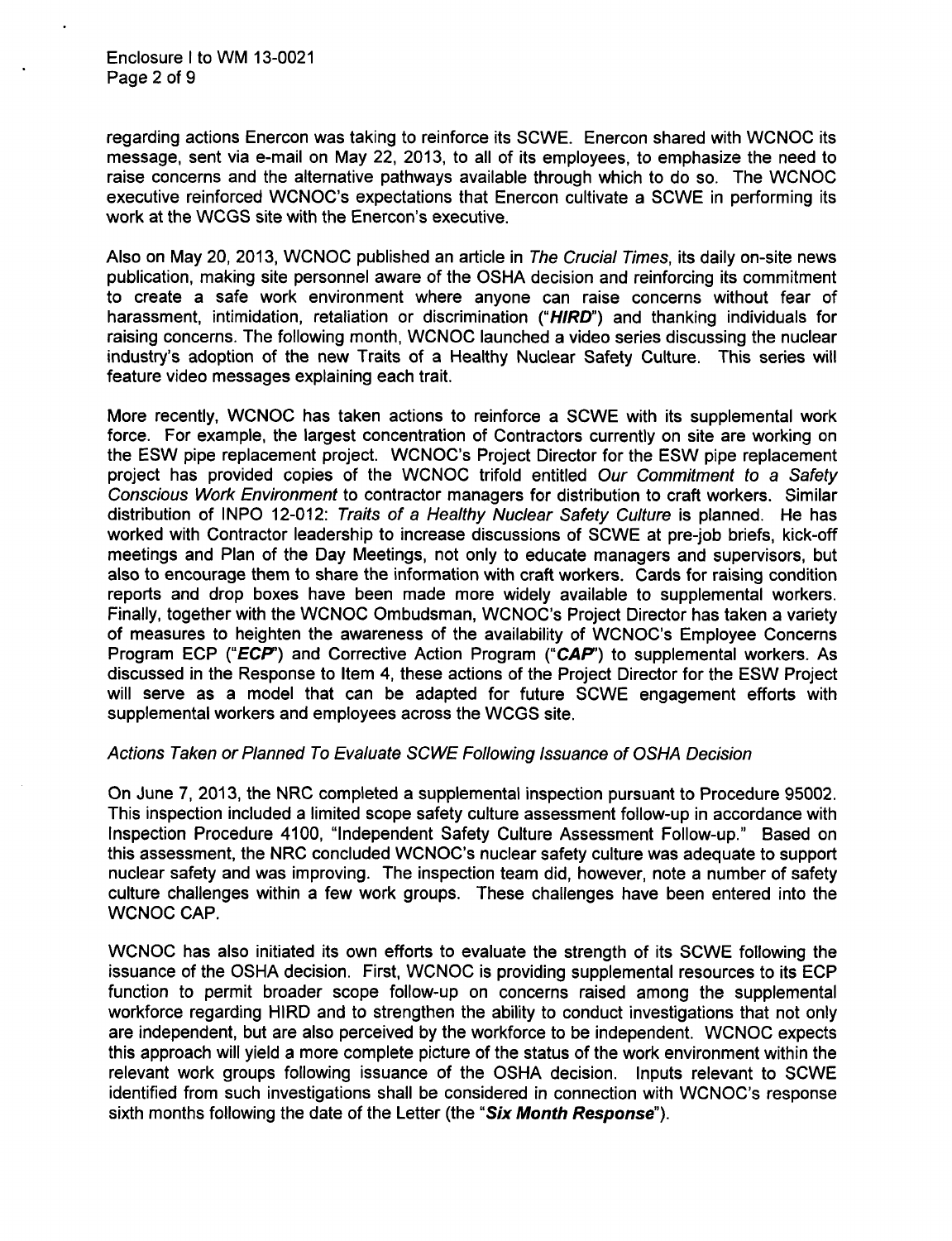In addition, in late September 2013, WCNOC will request site personnel to complete a SCWE survey. The communications regarding this survey will emphasize the confidential nature of the survey and encourage site personnel to complete the survey to support WCNOC's efforts to improve the work environment. The survey results will assist WCNOC in assessing the work environment following issuance of the OSHA decision. These results will also provide baseline data regarding the work environment against which to measure the effectiveness of WCNOC improvement efforts. A subsequent survey will be conducted to help assess the effectiveness of corrective actions, identify any need for course corrections, and for trending purposes. The survey results and trends will be addressed in the Six Month Response.

WCNOC will continue to collect data between surveys by creating a dialogue on SCWE issues within their work groups and across the WCGS site. As discussed in item 4 below, WCNOC will use engagement and skip-level meetings to create an ongoing dialogue through which to gather information about the work environment generally and the effectiveness of corrective actions specifically.

Finally, WCNOC is treating the Letter and the associated root cause analysis as an emergent safety issue in its nuclear safety culture monitoring process. Accordingly, this item will be a standing agenda item for regularly scheduled nuclear safety culture monitoring panel meetings and the panel's reports to the nuclear safety culture monitoring panel senior leadership team. Corrective action timeliness and effectiveness will be monitored and assessed by this process. This process also monitors other inputs that may indicate developing issues in the specific trait areas of environment for raising concerns, respectful work environment, and problem identification and resolution.

# Item 3

WCNOC's action plans to address existing **SCWE** issues in the Quality Department to improve the environment in the department and, if appropriate, throughout **WCGS.** The action plans, at a minimum, should specifically address how policies can be assured of setting a low threshold for writing condition reports and how each avenue for raising concerns will be improved, including ease of use and accessibility of the corrective action program, knowledge and use of the Employee Concerns Program, availability of the NRC, and WCGS's open door policy. Also include the measures that will be used to determine the action plan effectiveness.

# Response to Item **3**

Many of the work environment issues in the Quality organization have emerged in the context of efforts to drive improved performance based on the results of an audit performed by the Nuclear Industry Evaluation Program **("NIEP')** in 2011. NIEP identified several significant deficiencies, some of which were repeat issues from the 2009 NIEP audit. WCNOC has expended substantial effort attempting to understand and address the work environment issues within the Quality organization through use of internal and external resources, but recognizes that these efforts have not been sufficient.

During the course of its review of the work environment concerns in the Quality organization and the other issues identified in the Letter, WCNOC identified areas for improvement in existing policies, processes and practices. Improvement in these areas is expected to improve the overall work environment at WCGS on a sustained basis. Among these enhancements are those designed to ensure condition reports are written at a low level and heighten the visibility,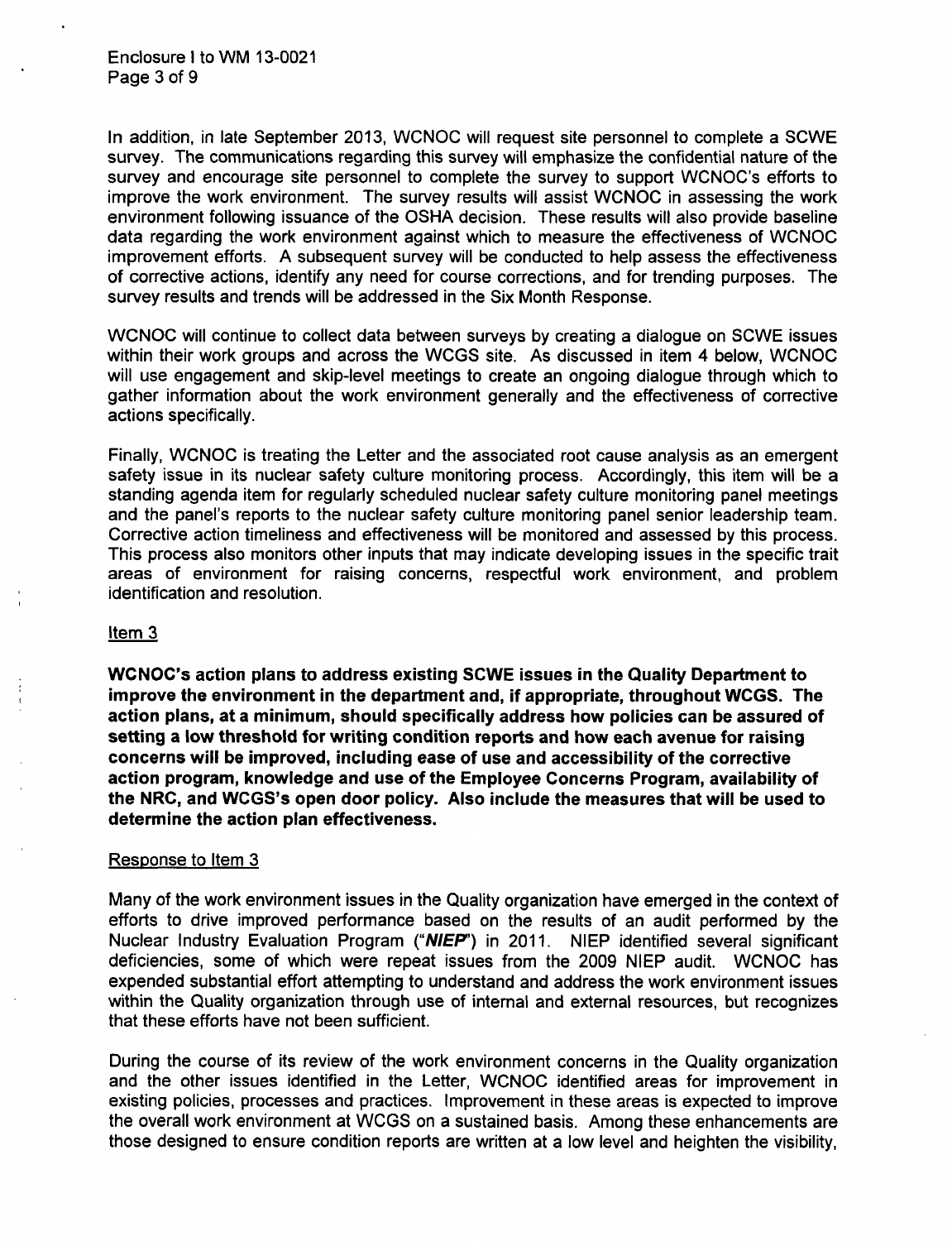.

ease of use, and accessibility of alternative pathways for raising concerns. Set forth below are the action items that have been initiated or are planned to address the work environment issues within the Quality organization particularly and more broadly at WCGS. These actions will be supplemented by those actions identified in the responses to Items 2, 4, 5 and 6. The effectiveness of these actions will be assessed as described in the Response to Item 2.

| <b>Action Item</b>                                                                                                                                                                                                                                                                                                                                                                                                                                              | <b>Status and Schedule</b>                                                                                                                                                                                                                                                                   |
|-----------------------------------------------------------------------------------------------------------------------------------------------------------------------------------------------------------------------------------------------------------------------------------------------------------------------------------------------------------------------------------------------------------------------------------------------------------------|----------------------------------------------------------------------------------------------------------------------------------------------------------------------------------------------------------------------------------------------------------------------------------------------|
| Review CAP policies and procedures to evaluate whether<br>$1_{\cdot}$<br>improvements can be made to emphasize a low threshold<br>for writing a condition report (" $CR$ "). These improvements<br>should reinforce the need to identify issues early and at a<br>low threshold such that more significant issues can be<br>prevented and remind individuals of the ability to submit<br>anonymous CRs.                                                         | The August 27, 2013<br>issue of The Crucial<br>Times described to site<br>personnel the process by<br>which CRs can be<br>initiated and the process<br>by which to submit<br>anonymous CRs.<br>Scheduled completion of<br>other action items by Six<br>Month Response.                       |
| Clarify the distinction between writing a CR as an individual<br>2.<br>and writing a CR as a Quality Assurance ("QA") Audit Team<br>Lead. Based on the results of benchmarking and feedback<br>from the WCNOC QA personnel, develop appropriate<br>processes to finalize QA audit findings in CAP. Evaluate<br>whether similar structural issues related to writing CRs might<br>require clarification in other site organizations (e.g.<br>Security).          | The August 27, 2013,<br>issue of The Crucial<br>Times reaffirmed that no<br>prior approval or<br>permission from another<br>is required to initiate a<br>CR. Benchmarking<br>completed. Scheduled<br>completion of other<br>action items by October<br>18, 2013.                             |
| Implement improvement to CAP software interface to<br>3.<br>improve ease of CR initiation process. Increase the visibility<br>of mechanisms for initiating CRs through the hard copy<br>venue. Develop and implement a communications plan<br>regarding such changes. Provide training to supervisors<br>and managers on the changes and management's role in<br>supporting CAP and encouraging site personnel to identify<br>issues at a low level in the CAP. | Enhancement to the CAP<br>software to reduce CR<br>initiation burden have<br>been identified and are<br>scheduled to be<br>implemented at the next<br>software update planned<br>in 2013. Scheduled<br>completion of other<br>action items by Six<br>Month Response.                         |
| 4. Complete a root cause analysis to address the elements of<br>the Letter. Identify and implement required corrective<br>actions.                                                                                                                                                                                                                                                                                                                              | A root cause analysis is<br>in progress. Information<br>gathered to support this<br>30 Day Response will be<br>considered. Upon<br>identification of action<br>items, the schedule for<br>implementing any<br>additional corrective<br>actions shall be set forth<br>in CR 73241. The status |

 $\bar{z}$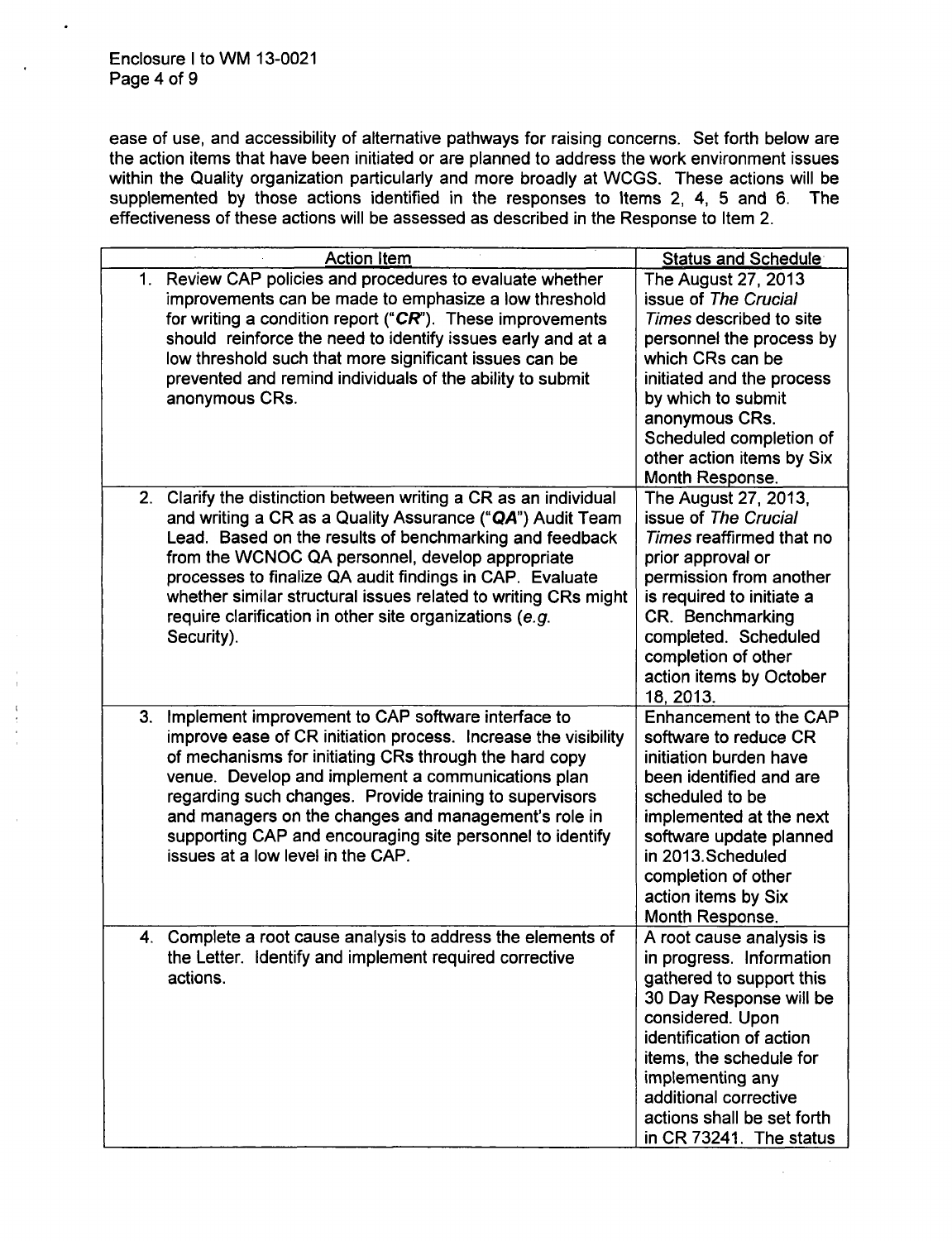$\ddot{\phantom{0}}$ 

÷,

|    | 5. Retain third party resources to analyze the organizational<br>dynamics within the QA organization. Implement an action<br>plan to enhance organizational effectiveness and to coach<br>manager and supervisor on how to improve the work<br>environment. Establish criteria to measure current status<br>and future progress, along with appropriate monitoring<br>intervals.                                                                                                                                                                                                                                                                                                                                                                                                                                                                                            | of any such corrective<br>actions shall be<br>addressed in the Six<br>Month Response.<br>Third party consultant<br>performed assessment:<br>September 2-6, 2013.<br>Preliminary results were<br>presented to WCNOC<br>executives on September<br>6, 2013. Report of<br>assessment results and<br>strategy for improvement<br>under development. The |
|----|-----------------------------------------------------------------------------------------------------------------------------------------------------------------------------------------------------------------------------------------------------------------------------------------------------------------------------------------------------------------------------------------------------------------------------------------------------------------------------------------------------------------------------------------------------------------------------------------------------------------------------------------------------------------------------------------------------------------------------------------------------------------------------------------------------------------------------------------------------------------------------|-----------------------------------------------------------------------------------------------------------------------------------------------------------------------------------------------------------------------------------------------------------------------------------------------------------------------------------------------------|
|    |                                                                                                                                                                                                                                                                                                                                                                                                                                                                                                                                                                                                                                                                                                                                                                                                                                                                             | strategy and status of<br>any corrective actions<br>shall be addressed in the<br>Six Month Response.                                                                                                                                                                                                                                                |
|    | 6. Evaluate the Quality organization's reporting relationships<br>and the QA organizational structure.                                                                                                                                                                                                                                                                                                                                                                                                                                                                                                                                                                                                                                                                                                                                                                      | Evaluation underway.<br><b>Executive Team will</b><br>consider<br>recommendations. The<br>status of implementation<br>of any changes shall be<br>addressed in the Six<br>Month Response.                                                                                                                                                            |
| 7. | Evaluate whether the current ECP policy, procedures,<br>processes, resources and oversight are consistent with<br>industry best practices. Such evaluation will specifically<br>consider whether they are adequate to support heightened<br>reinforcement of SCWE at WCGS, including among the<br>supplemental workforce. This evaluation will include, but is<br>not limited to the following.<br>Consideration of a threshold screening process for<br>a)<br>concerns to determine whether background of the<br>investigator might lead to perceptions of bias.<br>Identification of methods to ensure availability of third<br>party investigation resources when ECP personnel may<br>be perceived to lack independence and effective<br>methods to communicate the availability of those<br>alternatives.<br>b) Development of clearer guidance regarding confidential | The evaluation shall be<br>completed by the Six<br>Month Response. The<br>status of the<br>implementation of any<br>changes to the ECP<br>program shall be<br>addressed in the Six<br>Month Response.                                                                                                                                               |
|    | treatment of information brought to ECP.<br>c) Clarification of the distinction between the traditional<br>ECP and ombudsman roles and evaluation of WCNOC's<br>current practice of combining these roles within the ECP<br>function.<br>Implement changes indicated by such evaluation. Develop<br>strategies to communicate changes to the ECP while<br>strengthening the view of the ECP as a viable alternative for<br>raising concerns among WCNOC employees and                                                                                                                                                                                                                                                                                                                                                                                                       |                                                                                                                                                                                                                                                                                                                                                     |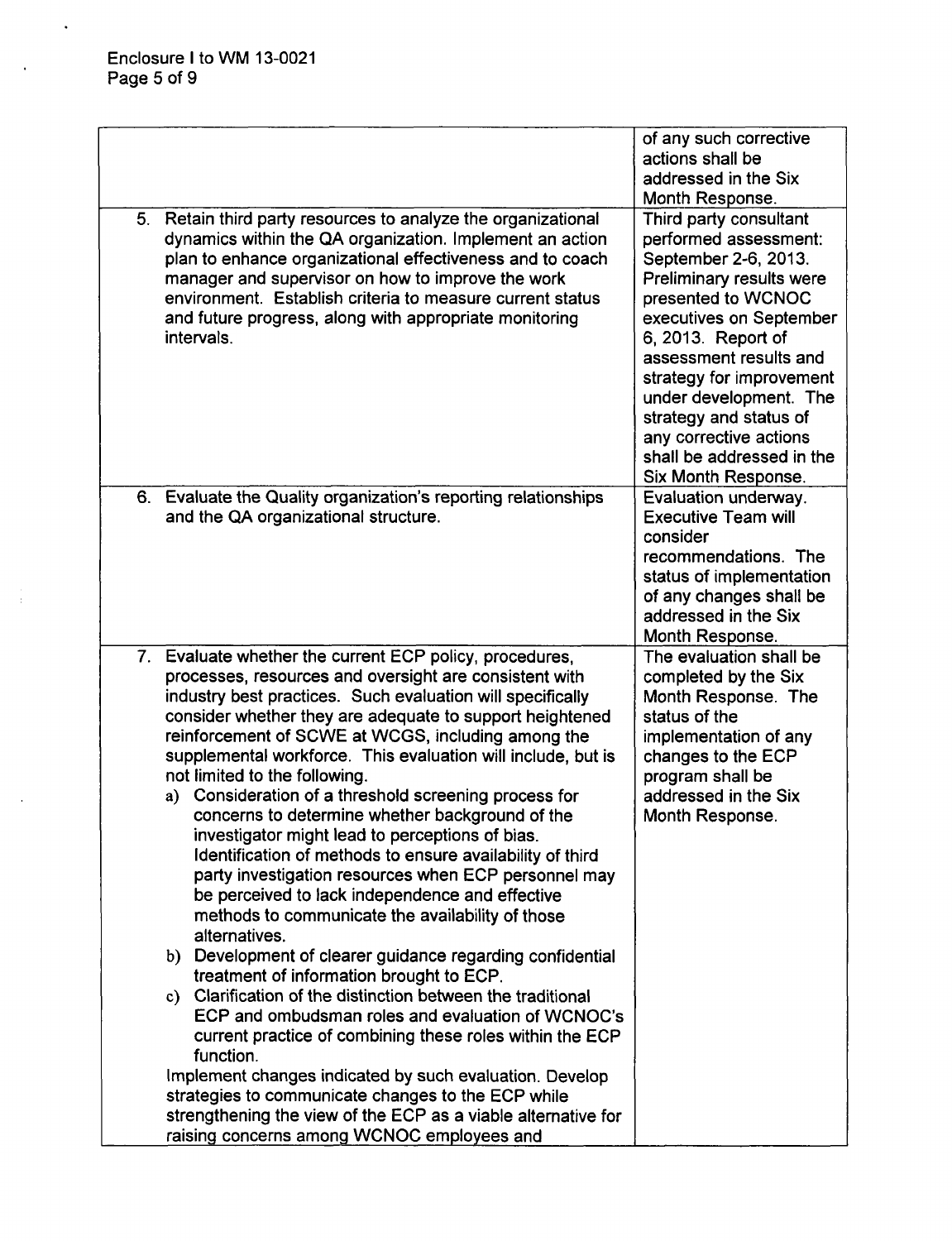$\ddot{\phantom{a}}$ 

 $\ddot{\phantom{a}}$ 

|    | supplemental workers.                                                                                                                                                                                                                                                                                                                                                                                                                                                                                                                                                                                      |                                                                                                                                                                                                                                                                                                                                                                                        |
|----|------------------------------------------------------------------------------------------------------------------------------------------------------------------------------------------------------------------------------------------------------------------------------------------------------------------------------------------------------------------------------------------------------------------------------------------------------------------------------------------------------------------------------------------------------------------------------------------------------------|----------------------------------------------------------------------------------------------------------------------------------------------------------------------------------------------------------------------------------------------------------------------------------------------------------------------------------------------------------------------------------------|
| 8. | Provide training to Quality manager and supervisors, as well<br>as other WCNOC executives, managers, supervisors and<br>project managers, regarding SCWE and strategies for<br>managing and leading in a way that strengthens a SCWE.<br>Include application of SCWE attributes into the<br>implementation of the WCNOC Accountability Model.                                                                                                                                                                                                                                                              | A training needs analysis<br>has been initiated and<br>approved, trainers have<br>been identified and<br>training materials are<br>under development.<br>Scheduled completion by<br>the Six Month Response.                                                                                                                                                                            |
| 9. | Conduct benchmarking with licensees who have substantial<br>Contractor workforces on their sites to identify best practices<br>to encourage supplemental workers to raise concerns and<br>provide work environment oversight for supplemental<br>workforces. Identify any modifications to existing<br>approaches indicated by such evaluation.                                                                                                                                                                                                                                                            | Benchmarking of<br>licensees has been<br>undertaken and is largely<br>complete. Evaluation<br>completed by the Six<br>Month Response. The<br>status of any<br>modifications will be<br>addressed in the Six<br>Month Response.                                                                                                                                                         |
|    | 10. Develop and implement a process for evaluating certain<br>proposed employment actions affecting employees and<br>supplemental workers s to ensure such actions do not<br>constitute retaliation for engaging in protected activity and<br>do not create a chilling effect in the affected work group or<br>elsewhere on the WCGS site.                                                                                                                                                                                                                                                                 | Development of the<br>process shall be<br>completed by the Six<br>Month Response. The<br>status of implementation<br>of such processes will be<br>addressed in the Six<br>Month Response.                                                                                                                                                                                              |
|    | 11. Develop provisions that outline a Contractor's obligations to<br>prohibit retaliation for engaging in protected activity, cultivate<br>a SCWE, and cooperate with WCNOC in monitoring the<br>work environment and investigating concerns, provide<br>access to an ECP, and participate in WCNOC's process for<br>evaluating certain proposed employment actions.<br>Incorporate this provision in WCNOC's standard terms and<br>conditions for inclusion in new contracts with major<br>Contractors performing work at WCGS. Consider contract<br>amendments with existing Contractors as appropriate. | Draft provisions have<br>been prepared and will<br>be adjusted as necessary<br>to address other<br>programmatic changes<br>discussed herein.<br>Implementation of the<br>provision into WCNOC's<br>standard terms and<br>conditions will be<br>completed by the Six<br>Month Response. The<br>status of any completed<br>amendments will be<br>addressed in the Six<br>Month Response. |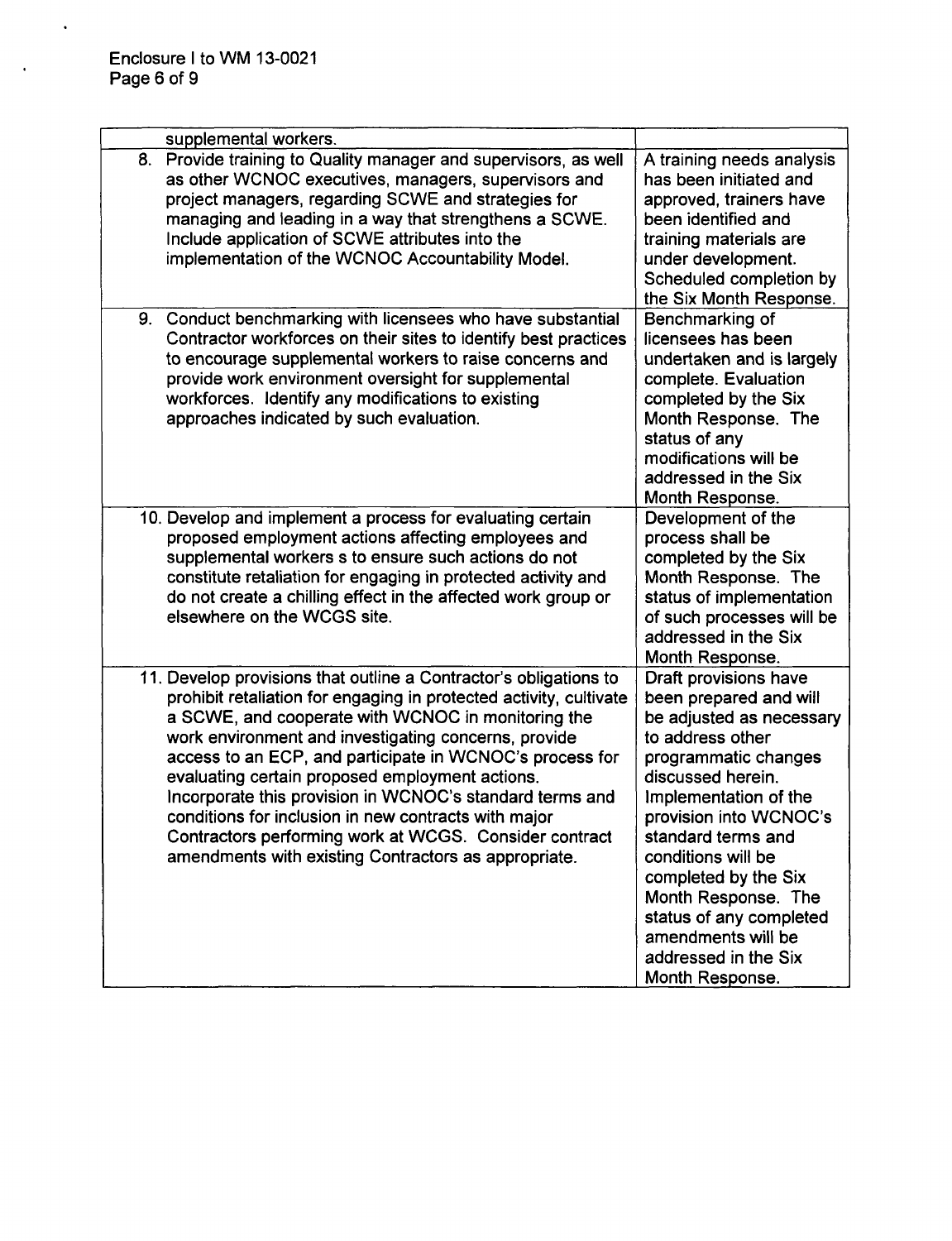# Item 4

WCNOC's plan to communicate expectations and policies concerning SCWE at WCGS, and methods used to verify that all WCGS and contractor personnel have received the message and clearly understand it.

#### Response

WCNOC has built an integrated communication strategy for WCGS. Communication plans are developed for specific initiatives that include key topics, key messages, communication tools and a summary of communication activities related to that area. These individual plans are integrated into the overall station strategy to provide an overview of the multiple pathways through which site personnel hear key messages.

To ensure the information communicated is reinforced and retained by site personnel, consistent messages are developed. A core team of subject matter experts help Corporate Communications to determine the key messages to communicate for a specific initiative. A Corporate Communications representative meets with the President and Chief Executive Officer weekly to discuss key communication items and any associated emerging issues to determine whether adjustments to the communication plan is necessary, thus allowing a timely response to developing information. The station communication plan is updated with this information and is shared weekly with the Executive Team for awareness and input. This ensures the leadership team is aligned to the messages and priorities for station communication.

WCNOC has incorporated its expectations and policies concerning SCWE, refined to incorporate its receipt of the NRC's Letter, into this communication strategy. Enclosure II includes the SCWE communication plan excerpt from this communication strategy.

WCNOC realizes, however, that its leadership must reinforce these formal communications by creating a dialogue on SCWE issues within their work groups and across the WCGS site. As discussed in the Response to Item 2, the Project Director for the ESW project has provided a useful model. WCNOC will adapt and implement this model site-wide. Adaptations may include engagement meetings and skip-level meetings to create an ongoing dialogue within and among the WCNOC workforce on these issues.

# Item 5

WCNOC's plan to ensure that individuals who are not satisfied with the resolution of a problem can pursue the concern further through additional avenues (such as WCGS management, the corrective action program, the Employee Concerns Program or the NRC) without fear of retaliation.

As a threshold matter, WCNOC will evaluate its SCWE policy to ensure it appropriately encourages the use of additional avenues when individuals are not satisfied with the resolution of a particular problem. It will communicate any changes to the workforce, along with a reminder of the available alternatives for raising concerns and that retaliation for raising concerns is prohibited. Completion is scheduled by October 31, 2013.

As reflected in the Response to Item 3, WCNOC also intends to provide training to the WCNOC leadership team that reinforces their obligations to cultivate a SCWE and practical strategies for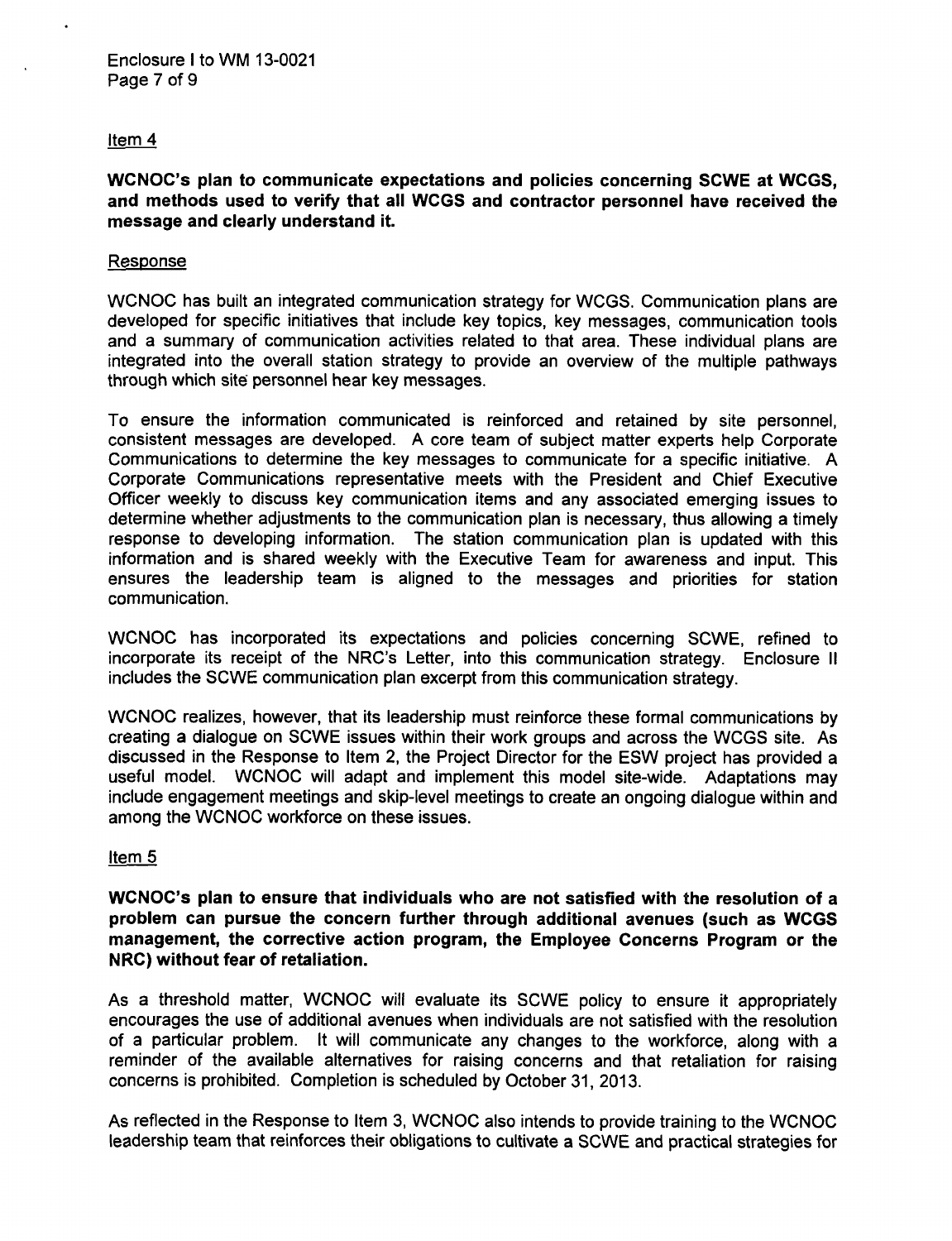Enclosure I to WM 13-0021 Page 8 of 9

doing so. This training not only will provide an overall foundation for understanding SCWE, but also will address particular cultural issues at WCNOC that may present barriers to a strong, sustainable SCWE. In particular, the training will be designed to assist WCNOC leadership to cultivate awareness among site personnel of the alternative pathways that are available for raising concerns and to encourage their use.

**WCNOC** also recognizes that the availability of viable alternative avenues through which to raise concerns will give individuals confidence in using them. Therefore, as reflected in the Response to Item 3, WCNOC plans to strengthen the ECP function. WCNOC plans to undertake a review of all of its ECP policies, processes and procedures to determine whether they are consistent with industry best practices. Issues that warrant particular attention include the need to strengthen confidentiality protocols and enhance the alternatives WCNOC ECP can provide to ensure independence in investigating issues. A communication strategy regarding these changes will be implemented to ensure the changes provide meaningful benefit.

Finally, on January 1, 2013, WCNOC implemented a Differing Professional Opinion Resolution Process, procedure AP 17B-001. This process outlines an alternative way to formally review these differences of opinion and incorporates the opportunity for an independent, impartial review by individuals who are knowledgeable about the underlying technical issues. The process is available to all employees. The availability of this new alternative process was most recently communicated to site personnel on September 3, 2013 in *The Crucial Times,* the WCNOC daily on-site news publication.

#### Item 6

What actions **WCNOC** has taken or plans to take to ensure that actions taken against individuals are not perceived as retaliatory to avoid a further chilling of the environment at **WCGS.**

#### Response

Many of the actions identified in the Response to Item 2 were designed to communicate WCNOC's prohibition on retaliation against individuals for raising safety concerns. This message will be reinforced by certain action items identified in the Response to Item 3. These action items include a) leadership training regarding strategies for managing and leading in a way that strengthens a SCWE, particularly with respect to performance improvement and Contractor oversight, and b) the development and implementation of a process for evaluating significant employment actions taken with employees and supplemental workers to ensure such actions do not constitute retaliation for engaging in protected activity and do not create a chilling effect. Both of these actions, effectively implemented, will help ensure that actions taken against individuals are not perceived as retaliatory, thus helping to avoid any chilling effect associated with such actions.

The enhancements to the ECP function and the action plan developed to improve the work environment within the QA organization also contain elements that will assist in identifying potential perceptions of retaliation and taking effective actions to prevent any associated chilling effect.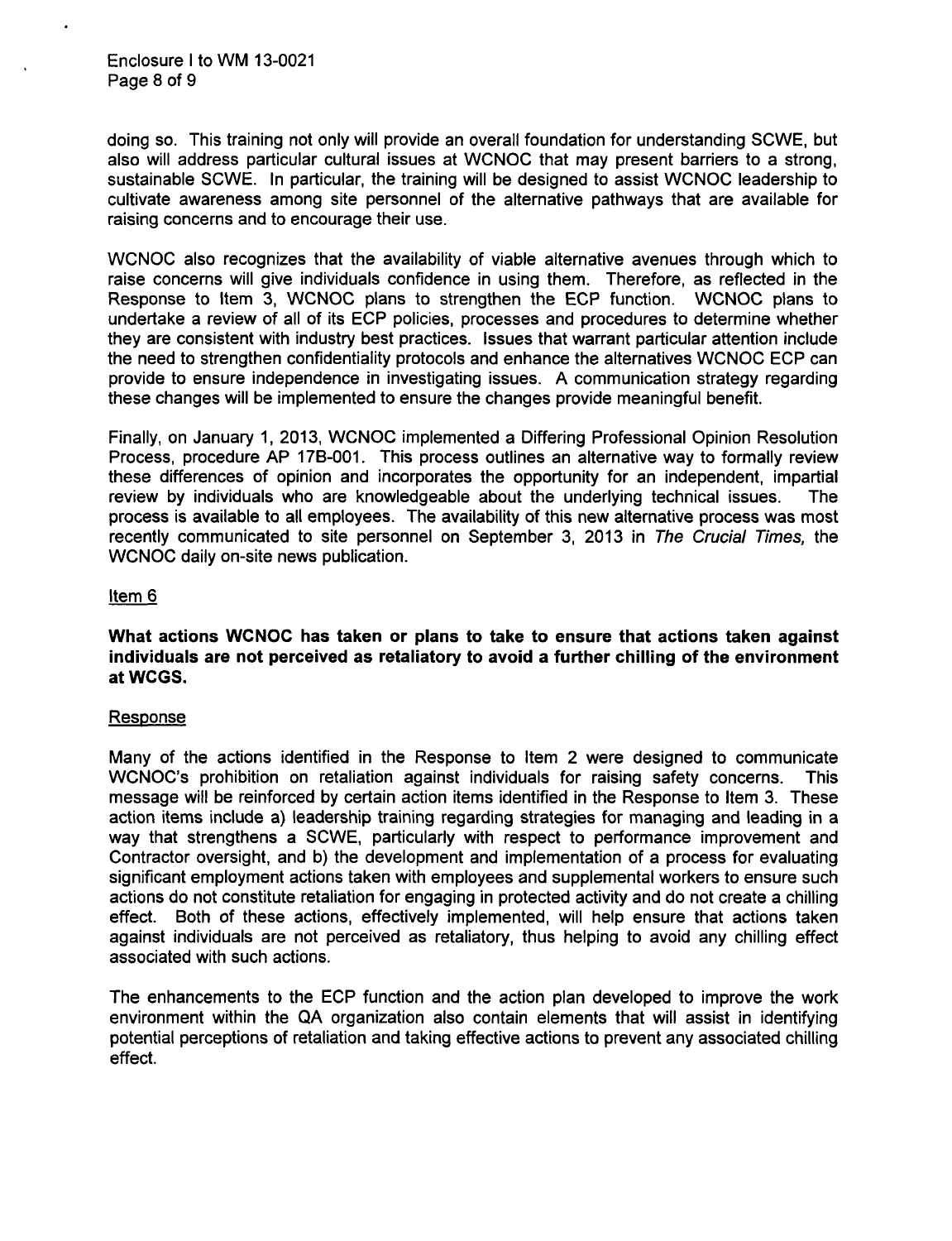#### Item 7

Your plans to inform the WCGS workforce including contractors, of: (i) the issuance and content of this chilling effect letter; (ii) the current status of SCWE at WCGS; and (iii) your action plan to address the SCWE issues.

#### Response

WCNOC informed site personnel of the receipt of the Letter through an e-mail from the CEO published on August 21, 2013. A copy of the Letter was attached to the e-mail. In this e-mail, the CEO explained that certain prompt actions had been taken to address some of the identified issues and described planned actions, including plans to give leaders the tools to cultivate a strong safety conscious work environment. He also summarized the path forward, stating that additional corrective actions would be identified during the course of developing the response to the Letter and a plan to ensure certain corrective actions are deployed broadly. He reinforced the practice of notifying the NRC when individuals do not feel comfortable raising concerns internally, recognized the licensee's responsibility to create an environment where individuals feel encouraged to raise concerns internally, and requested individuals to inform any member of WCNOC leadership or the WCNOC Ombudsman of any examples of requirements or actions they believed could have the effect of discouraging individuals from raising concerns to help them ensure those issues are addressed. Finally, the CEO reaffirmed his commitment to achieving the goal of creating an environment where each individual feels comfortable raising concerns.

On August 29, 2013, WCNOC published an article in *The Crucial Times* informing site personnel of the formation of a team to assist in developing WCNOC's response to Letter, identified each team member, and encouraged input from site personnel to support the effort. Many individuals responded to this request, providing input either directly or indirectly. On September 13, 2013, WCNOC published another article in *The Crucial Times* updating site personnel on the work of the team to date, its future role in the site's SCWE efforts, and plans to share the WCNOC response with site personnel.

The Response to Item 4 outlines the approach taken by WCNOC for important communication initiatives. WCNOC will rely on this approach to communicate at appropriate intervals the current status of SCWE at WCGS and its action plans to address the SCWE issues. The communication plan set forth in Enclosure II will be updated to plan and track these communications.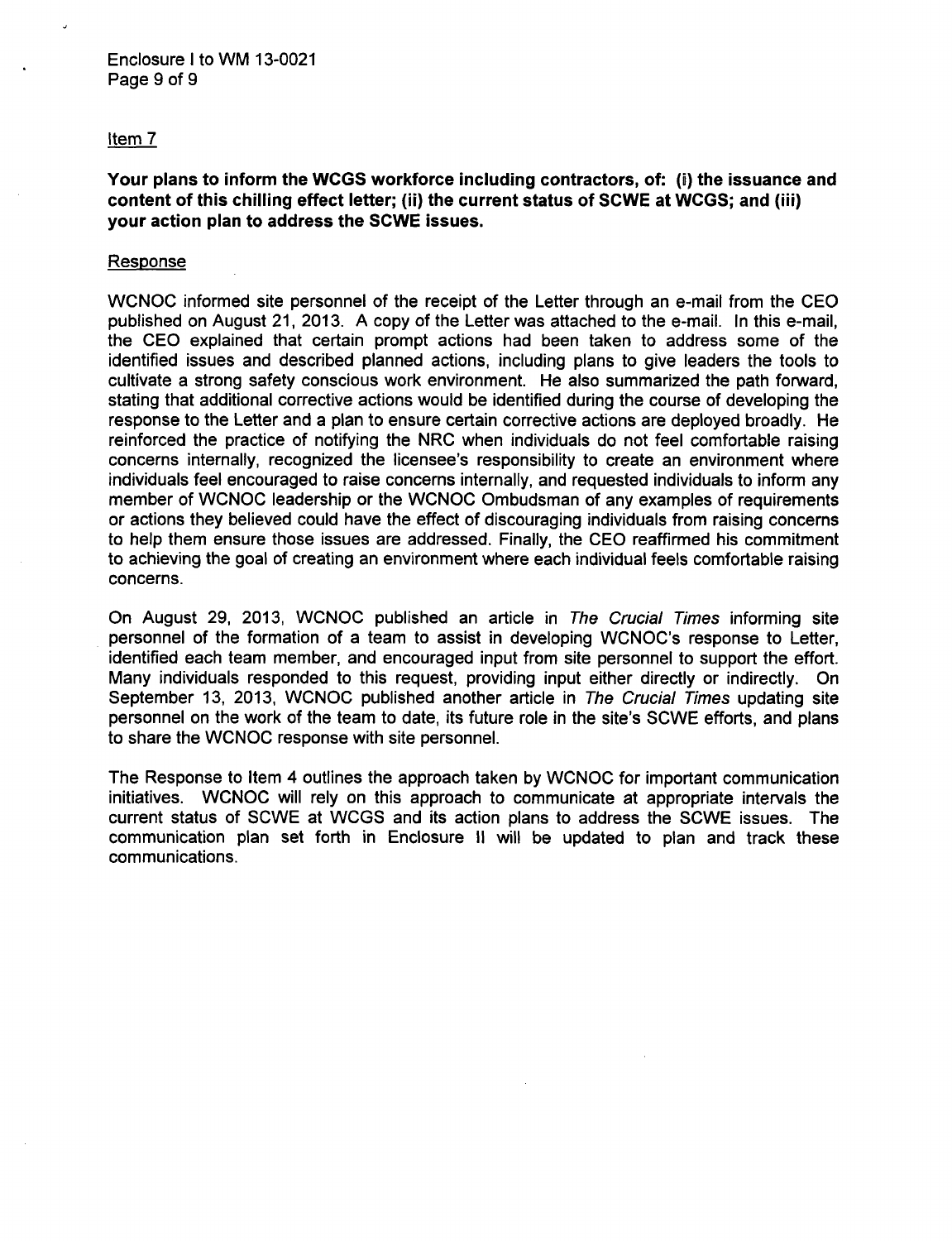| <b>Communication Plan for Chilling Effects Letter Response</b>                                                          |                                  |                                                                 |                       |  |
|-------------------------------------------------------------------------------------------------------------------------|----------------------------------|-----------------------------------------------------------------|-----------------------|--|
| <b>Topic/issue:</b>                                                                                                     |                                  |                                                                 |                       |  |
| Wolf Creek received a Chilling Effects Letter from the NRC on Aug. 19 (Letter).                                         |                                  |                                                                 |                       |  |
| The letter describes NRC concerns about Wolf Creek's safety-conscious work environment (SCWE).<br>$\bullet$             |                                  |                                                                 |                       |  |
| An initial response is due within 30 days of the letter date. A second response is due six months from the letter date. |                                  |                                                                 |                       |  |
| <b>Key messages:</b>                                                                                                    |                                  |                                                                 |                       |  |
| To be developed specific to each action item (if appropriate) set forth in the 30 Day Response.                         |                                  |                                                                 |                       |  |
|                                                                                                                         |                                  |                                                                 |                       |  |
| <b>Milestones:</b>                                                                                                      | Date:                            |                                                                 |                       |  |
| Response team charter developed                                                                                         | Aug. 28, 2013 (complete)         |                                                                 |                       |  |
| Kickoff response team meeting                                                                                           | Aug. 28, 2013 (complete)         |                                                                 |                       |  |
| Target date for collection of requested information for 30-day response                                                 | Sept. 4, 2013 (complete)         |                                                                 |                       |  |
| Submit 30-day response to corporate sponsor                                                                             |                                  | Sept. 13, 2013 (complete)                                       |                       |  |
| Submit 30-day response to NRC                                                                                           | Sept. 18, 2013 (complete)        |                                                                 |                       |  |
| Submit six-month response to NRC                                                                                        | Feb. 19, 2014                    |                                                                 |                       |  |
| <b>Communication type</b>                                                                                               |                                  | <b>Communication vehicle</b>                                    |                       |  |
| Outage handbooks include SCWE information                                                                               |                                  | Distributed to all personnel prior to an outage                 |                       |  |
| Station-wide Fundamental Behaviors include SCWE                                                                         |                                  | Distributed to all personnel working at Wolf Creek              |                       |  |
| Face-to-face communications                                                                                             |                                  | Pre-job briefs, kick-off meetings, plan of the day meetings,    |                       |  |
|                                                                                                                         |                                  | engagement meetings, skip-level meetings and All Hands Meetings |                       |  |
| Written communications                                                                                                  |                                  | Leadership Team initiated e-mails/Crucial Times/Wolf Tracks     |                       |  |
| Leadership Team meetings                                                                                                |                                  | Bi-weekly/every six week presentations                          |                       |  |
| Visual reminders on SCWE, ECP and CAP                                                                                   |                                  | Marquee messages, posters, presentations                        |                       |  |
| <b>Surveys</b>                                                                                                          |                                  | Electronic, paper                                               |                       |  |
|                                                                                                                         |                                  |                                                                 |                       |  |
| <b>Activity/Key Messages/Delivery Method</b>                                                                            | <b>Targeted Delivery Date(s)</b> |                                                                 | <b>Completed Date</b> |  |
| <b>Crucial Times:</b>                                                                                                   |                                  |                                                                 |                       |  |
| Wolf Creek supports a strong SCWE                                                                                       | May 20, 2013                     |                                                                 | May 20, 2013          |  |
| Site-wide e-mail:                                                                                                       |                                  |                                                                 |                       |  |
| Site-wide message to the station about receipt of Letter with Letter attached                                           | Aug. 21, 2013                    |                                                                 | Aug. 21, 2013         |  |
| Leadership Team meeting (MRM):                                                                                          |                                  |                                                                 |                       |  |
| Message about response team initiative and key SCWE messages                                                            | Aug. 23, 2013                    |                                                                 | Aug. 23, 2013         |  |
| <b>Crucial Times:</b>                                                                                                   |                                  |                                                                 |                       |  |
| Message about how to initiate a Condition Report and anonymous CRs                                                      | Aug. 27, 2013                    |                                                                 | Aug. 27, 2013         |  |
| Chillipa Effects Letter communication plan. BEV, A. page 1.                                                             |                                  |                                                                 |                       |  |

 $\bullet$ 

**Contract Contract** 

 $\bullet$ 

*Chilling Effects Letter communication plan, REV.* **0,** page 1